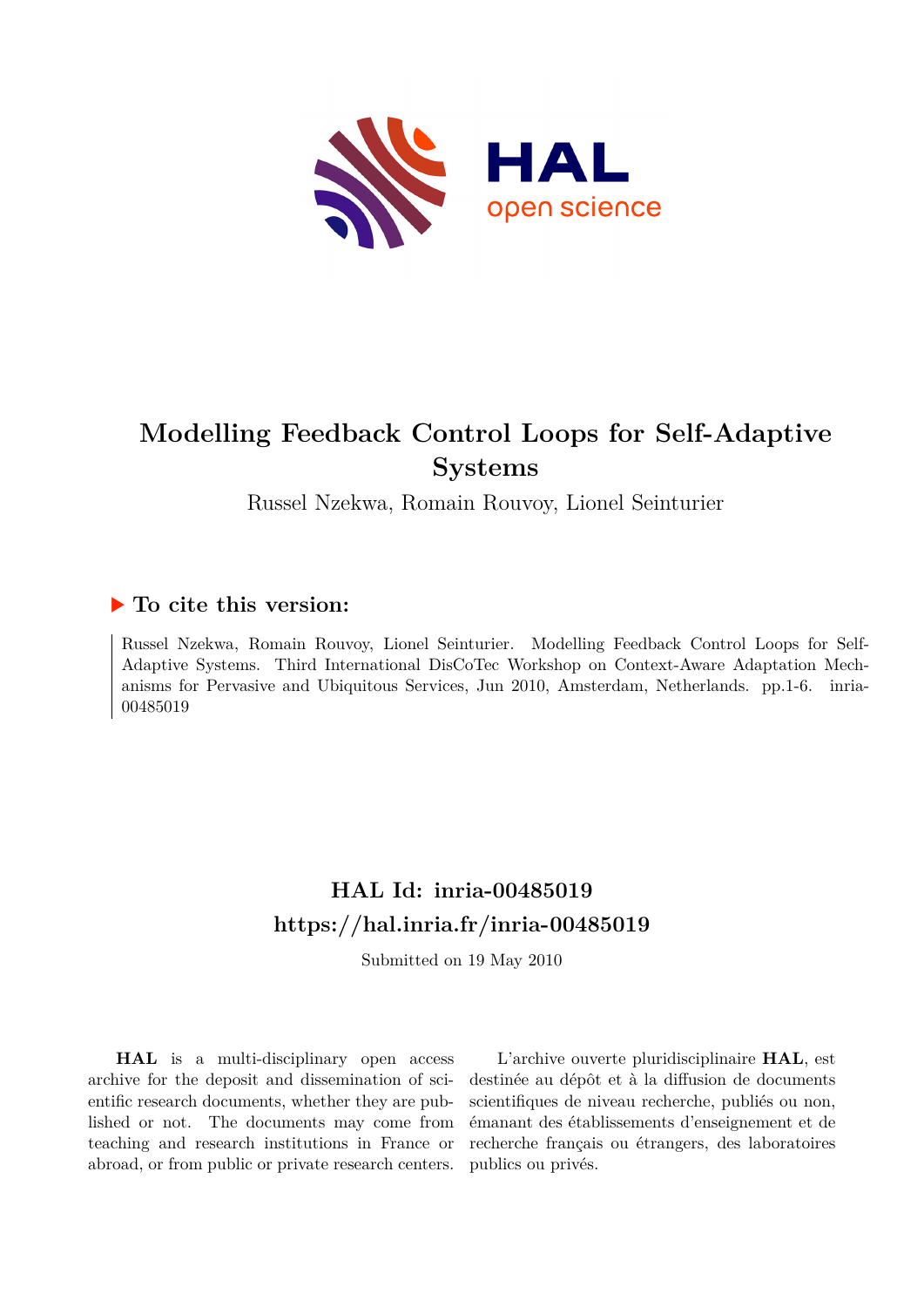Electronic Communications of the EASST Volume 28 (2010)



# Proceedings of the Third International DisCoTec Workshop on Context-Aware Adaptation Mechanisms for Pervasive and Ubiquitous Services (CAMPUS 2010)

Modelling Feedback Control Loops for Self-Adaptive Systems

Russel Nzekwa, Romain Rouvoy and Lionel Seinturier

6 pages

Guest Editors: Sonia Ben Mokhtar, Romain Rouvoy, Michael Wagner Managing Editors: Tiziana Margaria, Julia Padberg, Gabriele Taentzer ECEASST Home Page: <http://www.easst.org/eceasst/> ISSN 1863-2122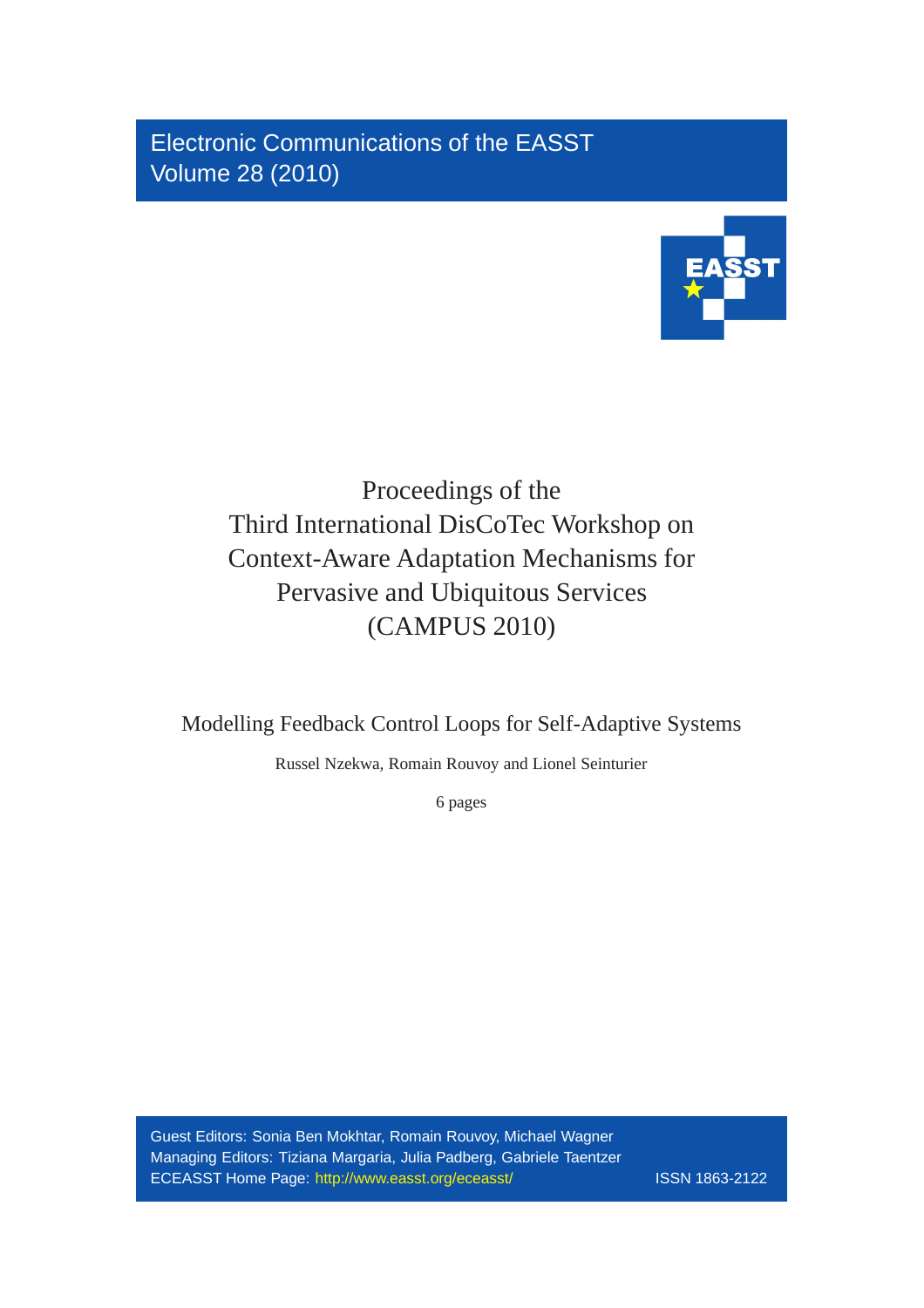

## **Modelling Feedback Control Loops for Self-Adaptive Systems**

**Russel Nzekwa, Romain Rouvoy and Lionel Seinturier**

ADAM Project-Team INRIA Lille – Nord Europe University of Lille 1, LIFL CNRS UMR 8022 F-59650 Villeneuve d'Ascq [firstname.lastname@inria.fr](mailto:firstname.lastname@inria.fr)

**Abstract:** *Feedback Control Loops* (FCLs) are the heart of any self-adaptive system. Existing engineering approaches for building self-adaptive systems mask FCL by providing abstraction layers that hide the application complexity. In this paper, we investigate a model-driven approach for the engineering of FCLs whose architecture is based on the *Service Component Architecture* (SCA) model. Our proposal consists in exploiting the data streaming model, to specify the characteristics of the control policies, and to generate FCLs of self-adaptive systems deployed in largescale environment. We argue that the use of a data-oriented model for designing self-adaptive systems significantly increases FCL visibility.

**Keywords:** Modelling, Feedback Control Loop, Self-Adaptation

## **1 Introduction**

This last decade, there has been an increasing demand for self-managing systems, achieving desired quality requirements with a reasonable cost. Self-adaptive systems (or autonomic systems) are self-managing system that use *Feedback Control Loops* (FCLs) to *monitor*, *analyse*, *plan*, and *act* according to changes occurring in their environment. Existing engineering techniques for building self-adaptive systems hide software complexity behind abstraction layers. However, these layers do not provide support for handling control elements (sensors, actuators, etc.) of the system explicitly. This situation results in fastidious, opaque (there is no explicit view of different politics implemented by the FCL), and not scalable FCLs  $[BSC^+09]$ . In this paper, we introduce a model-driven approach for generating distributed FCLs. In particular, this approach exploits the data streaming model  $[BBD<sup>+</sup>02]$  to specify the flow and the deployment of the components implementing FCLs. The originality of the proposed approach lies in the use of annotations within models, which are seamlessly processed as specific runtime artefacts. We illustrate the key elements of our approach on a case study, focusing on real-time tracking of a large fleet of trucks. The rest of this paper is organized as follows. After introducing some backgrounds on FCL, we next present an example of a large-scale self-adaptive system, dedicated to the real-time tracking of a fleet of trucks (cf. section [2\)](#page-3-0). Then, we introduce our design approach and the associated distributed infrastructure (cf. section [3\)](#page-4-0). After that, we compare our approach with some state-of-the-art related works (cf. section [4\)](#page-6-0). Finally, we conclude and discuss the perspectives of this work (cf. section [5\)](#page-6-1).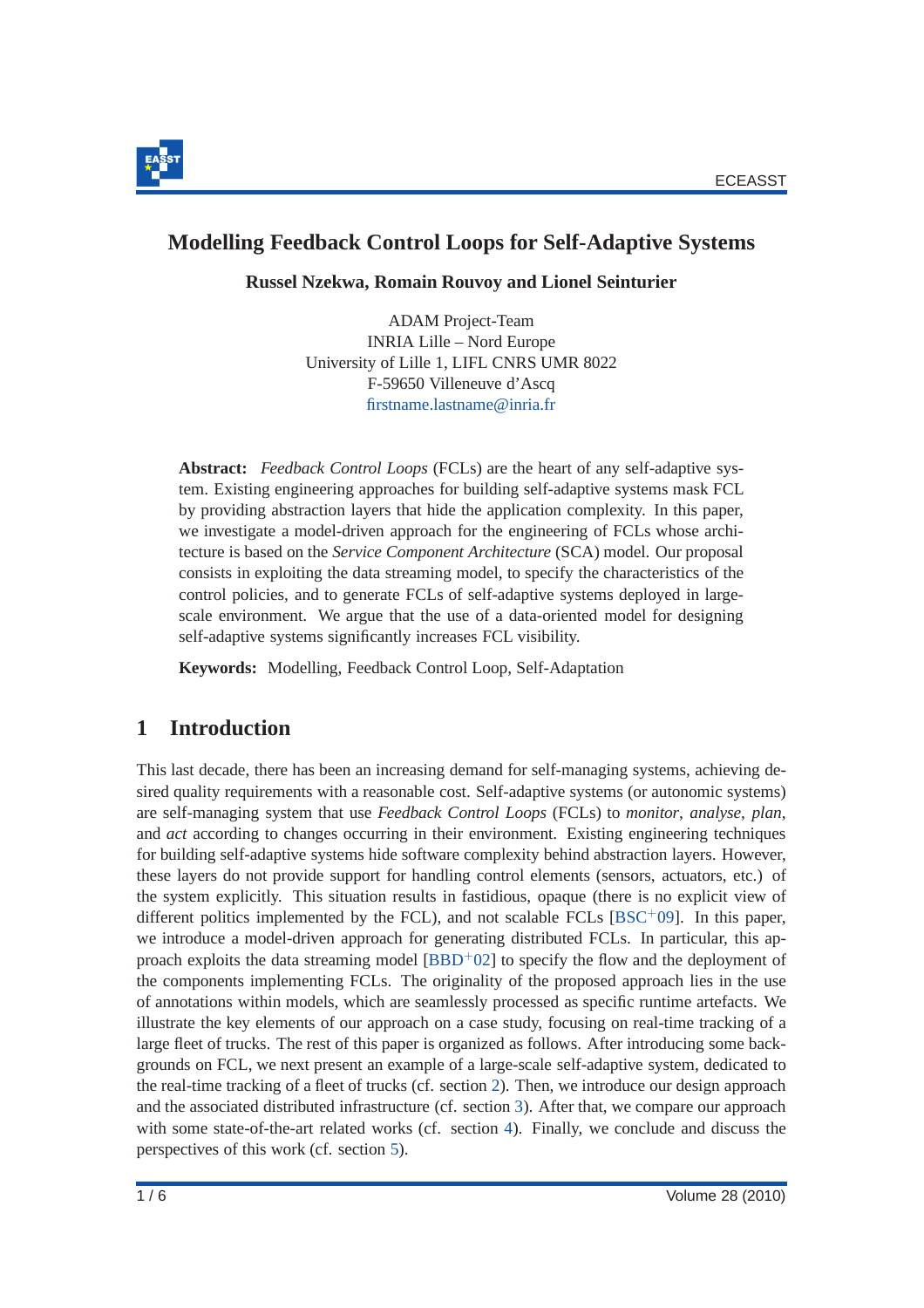

## <span id="page-3-0"></span>**2 Background & Scenario**

This section presents some background on autonomic FCL and a motivation scenario, that we use later to illustrate our modelisation approach for FCLs in a self-adaptive systems.

#### <span id="page-3-2"></span>**2.1 MAPE-K Loop**

The reference standard from the IBM *Autonomic Computing Initiative*, codifies an external, FCL approach in its *Monitor-Analyze-Plan-Execute* (MAPE) Model [\[IBM06\]](#page-7-2).

The *Monitor* part provides the mechanisms that collect, aggregate, filter and report information (such as metrics and topologies) collected from managed resources. The *Analyze* part contains the mechanisms that correlate and model complex *adaptation situations*. The *Plan* function encloses the mechanisms that construct the actions needed to achieve goals and objectives. The planning mechanism uses *adaptation policies* information to guide its work. The *Execute* function groups the mechanisms that control the execution of an *adaptation plan* with considerations for dynamic updates. In the MAPE-K loop model as shown in Figure [1,](#page-3-1) *Knowledge* (symptoms, policies) is the relevant data



<span id="page-3-1"></span>Figure 1: Overview of the autonomic MAPE model

shared amongst the *Monitor*, *Analyze*, *Plan* and *Execute* activities of the *Autonomic Manager*. The run-time knowledge must be complete—*i.e.*, including the whole aspects influencing adaptation decisions—, modifiable—*i.e*, following the application changes—, and at a high-level of abstraction—*i.e*, comprising only relevant information.

#### **2.2 Motivating Scenario**

We consider a self-adaptive application for the management of the truck fleet (80,000 to 1,000,000 trucks) of a company specialized in the transportation of fragile products. The trucks do not have the same characteristics: some are equipped with good a air conditioning system, while others provide a robust slip system. In the same way, transported goods do not have the same requirements: some are very sensitive to temperature variations, while others need high security systems. The overall objective of the application is to make sure the trucks reach their destination on time. The application must be able to detect stop times, temperature variation inside containers, security violation and truck position. The application is also connected to remote services, like the weather service or the city traffic service. The self-adaptive application must also notify the destination platform about truck arrivals. All the aforementioned information is sent to the central control center, which processes and decides which adaptation process can be triggered. From the analysis of the data exchanged between the nodes (hosts) of the application,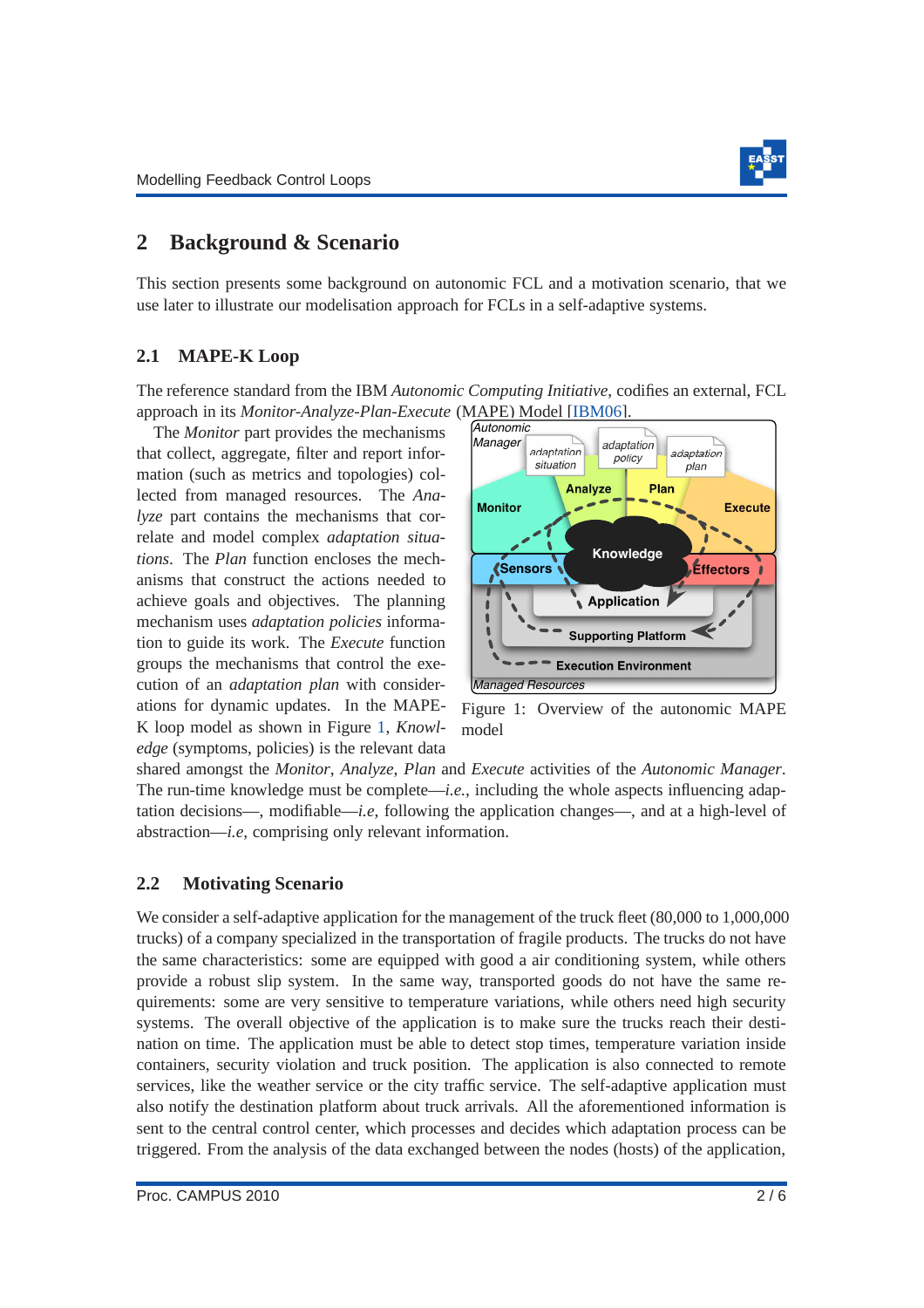

several adaptations can result, such as the frequency of the positioning requests or the number of resources (server node) allocated to process data.

## <span id="page-4-0"></span>**3 Feedback Control Loops Engineering**

This section introduces the design and runtime architecture of FCL for the scenario presented in Section [2](#page-3-0) using our approach.

#### **3.1 Feedback Control Loop Metamodel**

One way to provide visibility for FCL in an application, is to find a way of specifying required control features. To meet this goal, we present here a meta-model to express control properties in the application. The presented metamodel allows to express control elements concepts like *sensors*, *processors, or actors* which correspond to architectural elements aiming to *sense*, *process*, or *act* on the system respectively. The metamodel characterizes also the process flow between the elements of the system, by offering concepts to express non-functional properties such as stabilization or security. All these concepts can



Figure 2: Feedback Control Loop Metamodel

be used at design time by the application architect in order to specify control elements of the system, using annotation artefacts. The following section shows an example of how this metamodel can be used, by presenting a variant of the data processing model for the scenario presented above.

#### **3.2 Data-oriented Modelling of Feedback Control Loops**

Our model is inspired by the context policy specification of the COSMOS context processing framework [\[RCS08\]](#page-7-3). Concretely, the data processing model that we defined is a connected graph where the nodes reflect processed data, and the edges identify data dependencies. Nodes on the left side of Figure [3](#page-5-0) are raw data sensors, while the right-side nodes describe decision actuators. Nodes located in the middle are called processor (analyzer, planner) nodes. The data therefore flows through the nodes, where it is incrementally transformed into information of an higher level of abstraction.

Figure [3](#page-5-0) shows the specification of the real-time truck tracking infrastructure, that we introduced in Section [2.](#page-3-0) The shaded nodes of the graph identify data sensors and effectors of the infrastructure, whose location is statically assigned. For example, the *Truck Position* node is shaded to specify that the associated sensor is necessarily deployed in the truck. White nodes represent data processors, whose host is not explicitly identified and can therefore be deployed in any part of the infrastructure.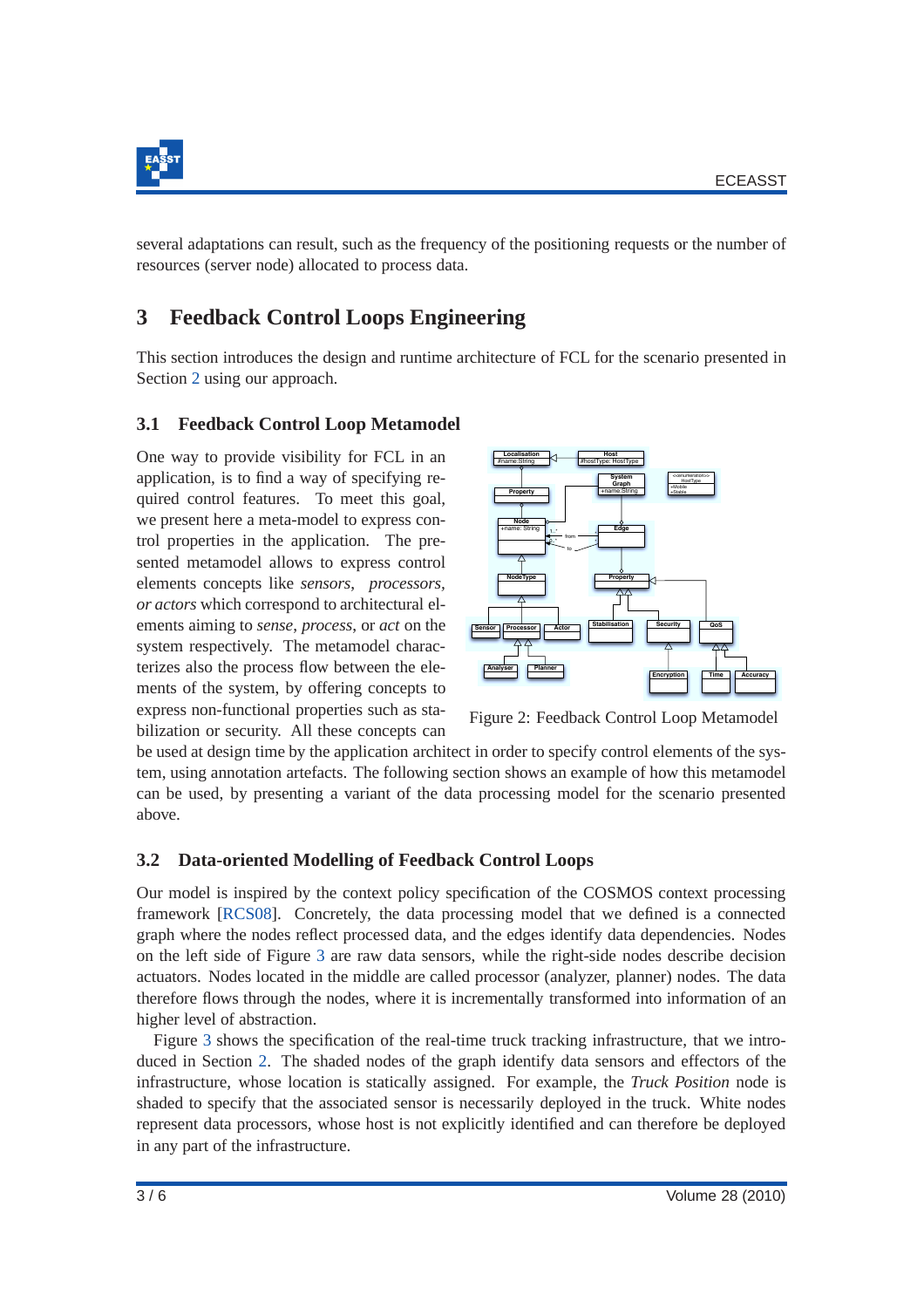

<span id="page-5-0"></span>

Figure 3: Data Processing Model of the Feedback Control Loop.

Then, the deployment infrastructure shown in Figure [4,](#page-5-1) specifies how the infrastructure is deployed as a network of physical or virtual devices, which can eventually host the data processors. The connections between the devices describe the available communication links.



<span id="page-5-1"></span>Figure 4: Physical Infrastructure Deployment Model.

## **3.3 Deployment and Execution of Feedback Control Loops**

This section describes the runtime part of our approach, which exploits the data-oriented specification of the FCL, to generate a component-based infrastructure that implements it. In particular, during the feedback loop generation process, we convert the previously introduced models into software components, by combining the data processing and the deployment infrastructure models. We can assign the unshaded data processors to the devices of the infrastructure. For each unallocated data processor, the algorithm computes the list of devices which are 0 or 1-hop away from the data dependencies. Then, the most relevant device selected for hosting the data processor is the one that minimizes the memory consumption and the communication cost. Figure [5](#page-6-2) depicts a candidate architecture obtained when applying this algorithm.

The resulting architecture is mapped to the *Service Component Architecture* (SCA) [\[SCA\]](#page-7-4) standard by applying the following rules:  $i$ ) the nodes of the connected graph are mapped into *primitive components*, *ii)* local data dependencies are converted into *component wires*, while remote data dependencies are exposed through *bindings*, and finally *iii)* nodes that are located on the same device are grouped within *composite components*.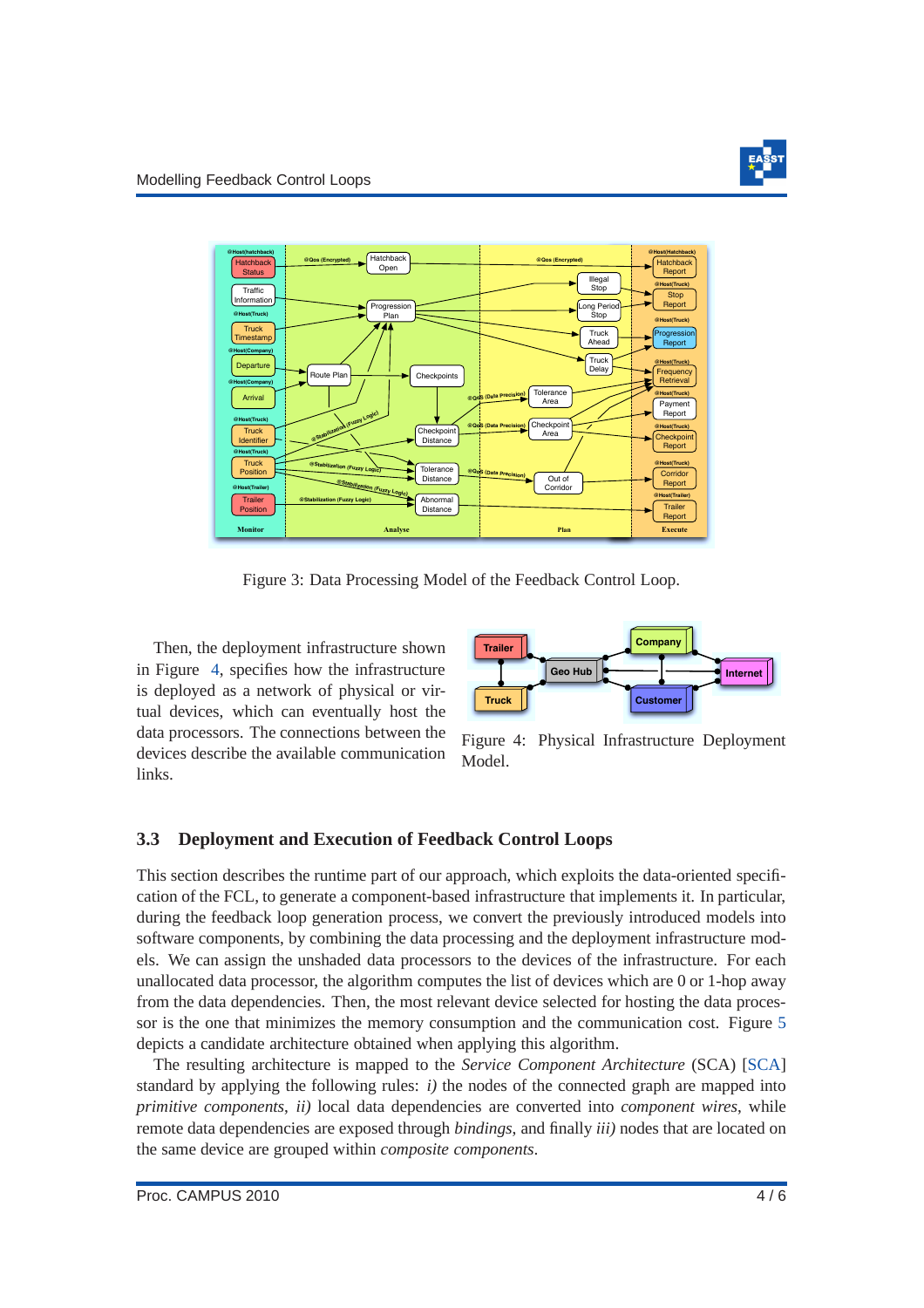

<span id="page-6-2"></span>

Figure 5: Component-based Architecture of the Feedback Control Loop.

## <span id="page-6-0"></span>**4 Related Work**

The RAINBOW [\[GCH](#page-7-5)+04], ENTROPY [\[HLM](#page-7-6)+09], and CAPPUCINO [\[RRS](#page-7-7)+09] frameworks provide components that fulfill the *MAPE Loop* (cf. section [2.1\)](#page-3-2) phases to support self-adaptation. Nonetheless, these frameworks propose a static or closed infrastructure for managing the adaptation policies. Besides that, in terms of autonomic software system, literature abounds of many resources, such as *KX* (Kinesthetics eXtreme) [\[KPGV03\]](#page-7-8), *Astrolabe* [\[BRV03\]](#page-7-9), or *Unity* [\[CSWW04\]](#page-7-10). However, as in the case of autonomic frameworks, the lack of transparency in the design and the management of the FCL systems is one of the major limitations to the scalability of such systems. To solve the problem of the opacity and the non-scalability of existing FCL, some recent research works suggest that, "*the feedback loops that control self adaptation must become first-class entities.*" [\[BSC](#page-7-0)<sup>+</sup>09]. The approach we propose in this paper stands in that perspective. The idea is to generalize the autonomic MAPE model and to extend the CAPPU-CINO framework to address very-large-scale environments. In particular, we propose to reify the MAPE model as a very-large-scale data processing infrastructure, which converts data collected in the environment into real-time reactions. The data processing distribution is driven by the specification of data dependencies [\[RCS08\]](#page-7-3) in order to maximize the performances of the system and balance the processing load among the nodes available in the environment.

## <span id="page-6-1"></span>**5 Conclusion**

We have outlined in this paper an approach for the engineering of FCLs drawing on the data flow model. We argue that, the data flow model comes with additional information that can be crucial for FCL engineering earlier at design time, to understand ongoing control mechanisms,